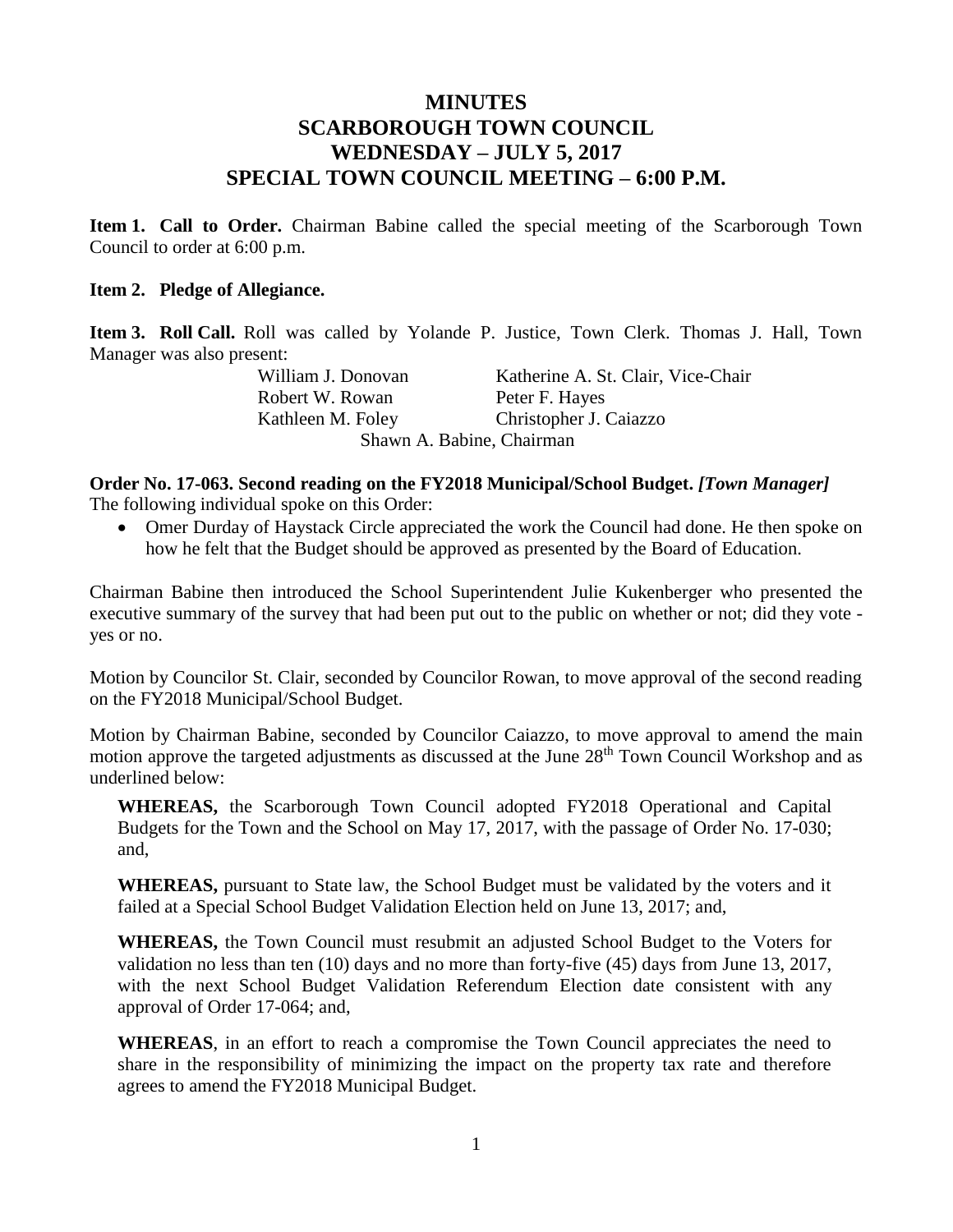**NOW THEREFORE, BE IT ORDERED,** that the Scarborough Town Council moves approval of the amended Fiscal Year 2018 Town and School Budget in second reading; and,

**BE IT FURTHER ORDERED**, that School Budget be reduced by a total of **\$236,000** and therefore the Scarborough Town Council hereby appropriates, for school purposes, the Education Operating Budget, the new sum of **\$47,175,168**, resulting in the Town of Scarborough raising the sum of  $$42,254,017$ , as the local share for the Education Operating Budget.

**BE IT FURTHER ORDERED**, that the Town Budget is hereby amended to be reduced by **\$71,000**, recommended target adjustments are as follows:

\$22,300 from Planning Wages & Benefits

\$12,300 from Human Resources Wages & Benefits

\$8,400 from Public Works Wages & Benefits

\$8,000 from Benefits Adjustments

\$20,000 from Capital Projects [Community Services], for a new Operating Budget of **\$32,589,519**, resulting in the local share for the municipal budget, the sum of **\$18,167,935**.

**BE IT FURTHER ORDERED,** that the final result of these changes produces a new Total Net Budget of **\$62,724,112**, resulting in a projected property tax rate increase of **2.99%**.

**BE IT FURTHER ORDERED,** that in the event that the Scarborough School Department receives more State Education Subsidy than the amount included in its Budget, that the entirety be allocated to the School Department's Fund Balance to offset the property taxes in the future.

Vote on Amendment: 7 Yeas.

Motion by Chairman Babine, seconded by Councilor St. Clair, to move approval to amend the main motion as amended to approve to identity and authorize the use of additional in State funding in FY2018 as underlined below:

**WHEREAS,** the Scarborough Town Council adopted FY2018 Operational and Capital Budgets for the Town and the School on May 17, 2017, with the passage of Order No. 17-030; and,

**WHEREAS,** pursuant to State law, the School Budget must be validated by the voters and it failed at a Special School Budget Validation Election held on June 13, 2017; and,

**WHEREAS,** the Town Council must resubmit an adjusted School Budget to the Voters for validation no less than ten (10) days and no more than forty-five (45) days from June 13, 2017, with the next School Budget Validation Referendum Election date consistent with any approval of Order 17-064; and,

**WHEREAS**, in an effort to reach a compromise the Town Council appreciates the need to share in the responsibility of minimizing the impact on the property tax rate and therefore agrees to amend the FY2018 Municipal Budget.

**NOW THEREFORE, BE IT ORDERED,** that the Scarborough Town Council moves approval of the amended Fiscal Year 2018 Town and School Budget in second reading; and,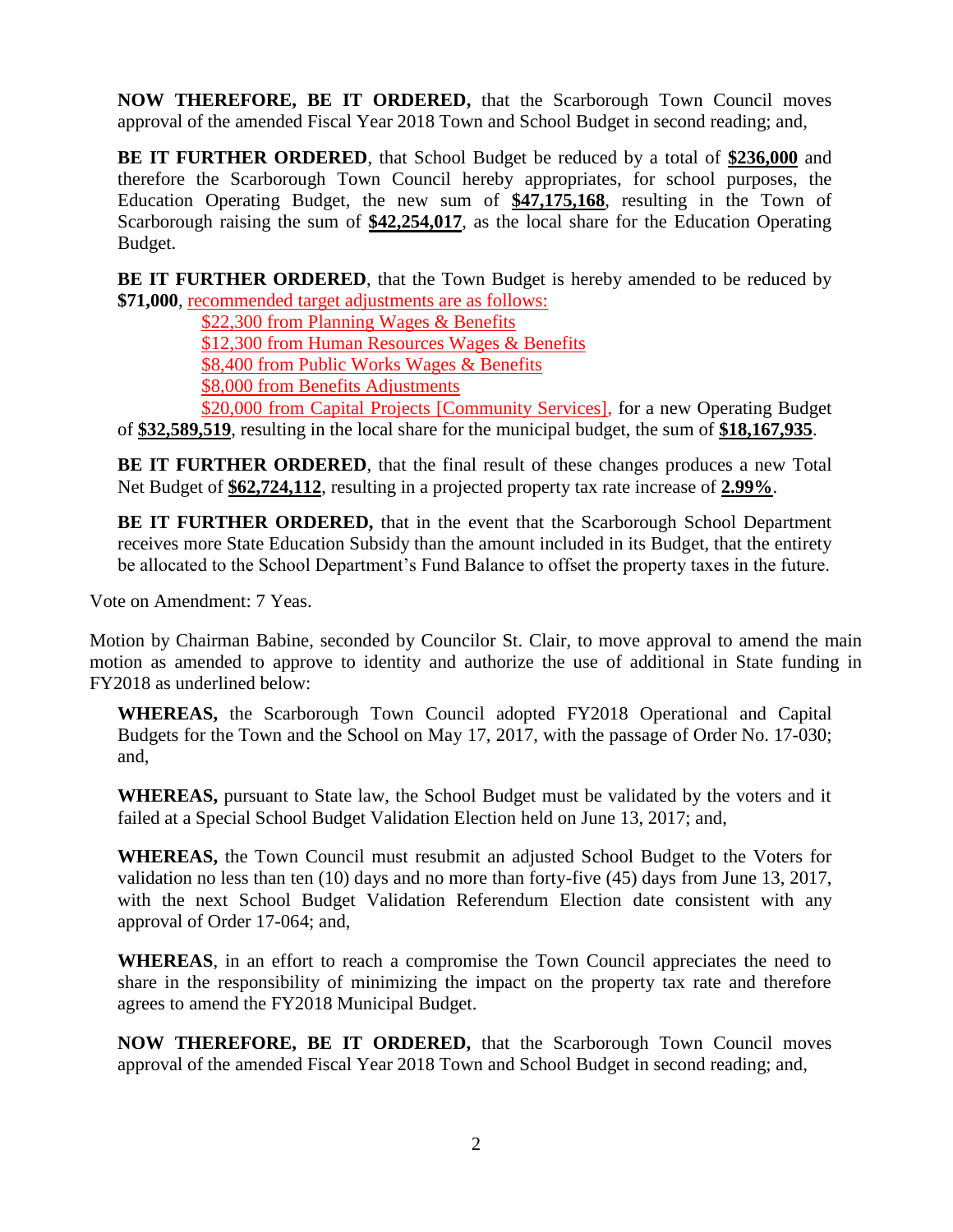**BE IT FURTHER ORDERED**, that School Budget be reduced by a total of **\$236,000** and therefore the Scarborough Town Council hereby appropriates, for school purposes, the Education Operating Budget, the new sum of **\$47,175,168**, resulting in the Town of Scarborough raising the sum of **\$42,254,017**, as the local share for the Education Operating Budget.

**BE IT FURTHER ORDERED**, that the Town Budget is hereby amended to be reduced by **\$71,000**, recommended target adjustments are as follows:

\$22,300 from Planning Wages & Benefits

\$12,300 from Human Resources Wages & Benefits

\$8,400 from Public Works Wages & Benefits

\$8,000 from Benefits Adjustments

\$20,000 from Capital Projects [Community Services], for a new Operating Budget of **\$32,589,519**, resulting in the local share for the municipal budget, the sum of **\$18,167,935**.

**BE IT FURTHER ORDERED**, that the final result of these changes produces a new Total Net Budget of **\$62,724,112**, resulting in a projected property tax rate increase of **2.99%**.

**BE IT FURTHER ORDERED,** that in the event that the Scarborough School Department receives more State Education Subsidy than the amount included in its Budget, that pursuant to Section JJJJJJJ-4 of the State Biennial Budget, that fifty percent (50%) of the increase in State Education Subsidy be allocated to lower the local contribution to the total cost of funding education and thereby provide property tax relief in FY2018; and the remaining fifty percent (50%) be allocated to a School Capital Reserve Fund pursuant to Title 20-A M.R.S.A §15690-  $A(1)$ .

Vote on Amendment: 7 Yeas.

Motion by Councilor Rowan, seconded by Councilor Foley, to move approval to amend the main motion as amended, to add \$6,000 to reinstate the additional weekly beach cleaning at Pine Point and to offset these expenses with \$6,000 in additional revenue from the "Investment Income" account, resulting in no change to the net budget.

Vote on Amendment: 5 Yeas 2 Nays [Councilors Donovan and Caiazzo]

Motion by Councilor Rowan, seconded by Councilor St. Clair, to move approval to amend the main motion as amended to remove the reductions to the School and Town Budgets, as struck through and underlined below:

**WHEREAS,** the Scarborough Town Council adopted FY2018 Operational and Capital Budgets for the Town and the School on May 17, 2017, with the passage of Order No. 17-030; and,

**WHEREAS,** pursuant to State law, the School Budget must be validated by the voters and it failed at a Special School Budget Validation Election held on June 13, 2017; and,

**WHEREAS,** the Town Council must resubmit an adjusted School Budget to the Voters for validation no less than ten (10) days and no more than forty-five (45) days from June 13, 2017, with the next School Budget Validation Referendum Election date consistent with any approval of Order 17-064; and,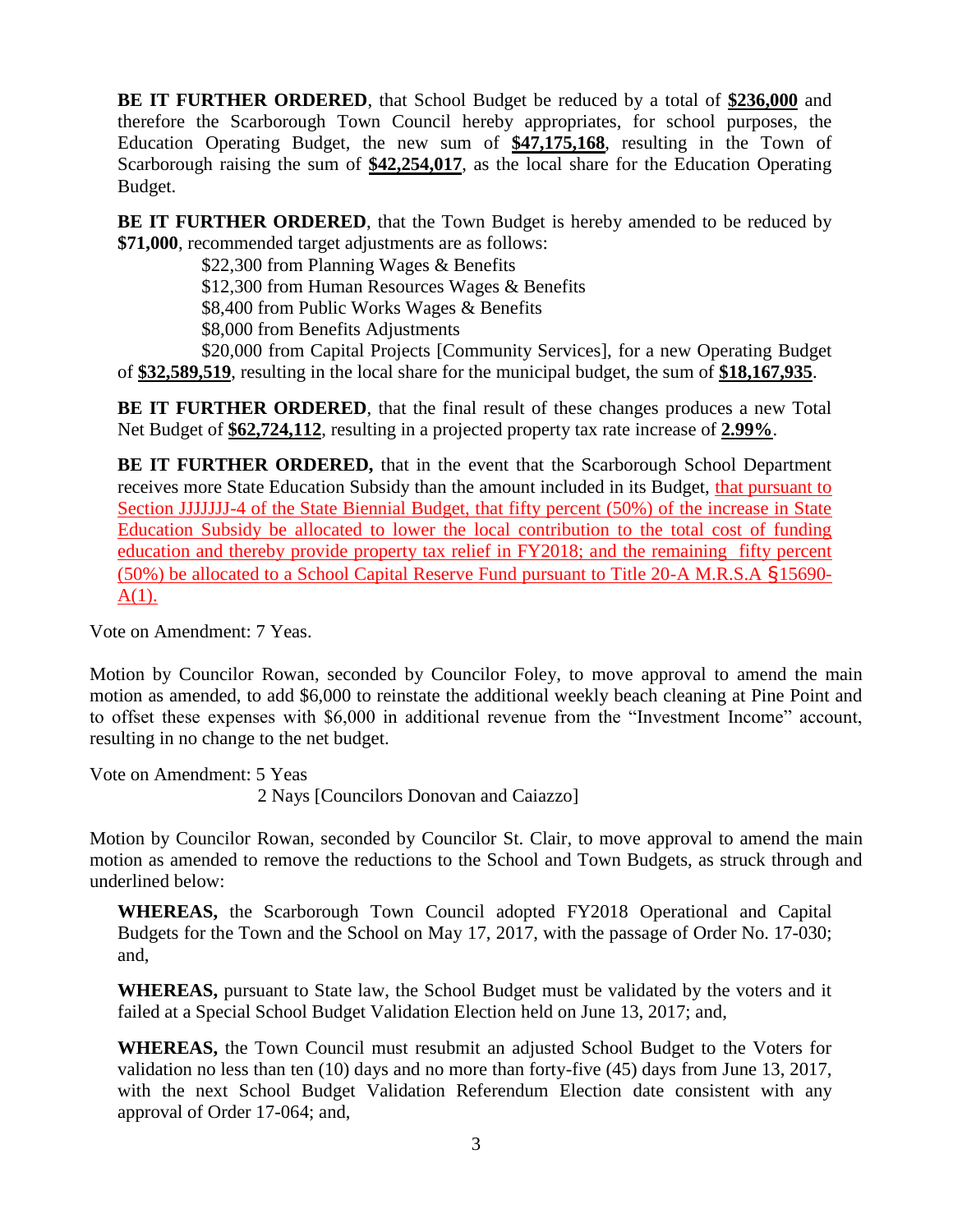**WHEREAS**, the State Biennial budget was approved on July 4, 2017 and such budget includes \$162M in additional State subsidy toward the cost of K-12 Education, \$48M of which is designated to FY2018; however, the exact dollar amount of additional subsidy for Scarborough is not known at this time. in an effort to reach a compromise the Town Council appreciates the need to share in the responsibility of minimizing the impact on the property tax rate and therefore agrees to amend the FY2018 Municipal Budget.

**NOW THEREFORE, BE IT ORDERED,** that the in view of this additional funding, no further reduction to the School or Town Budgets are likely required to reach the Town Council's tax rate increase goal of 3% or less Scarborough Town Council moves approval of the amended Fiscal Year 2018 Town and School Budget in second reading; and,

**BE IT FURTHER ORDERED**, that School Budget be reduced by a total of **\$236,000** and therefore the Scarborough Town Council hereby appropriates, for school purposes, the Education Operating Budget, the new sum of **\$47,175,168**, resulting in the Town of Scarborough raising the sum of **\$42,254,017**, as the local share for the Education Operating Budget.

**BE IT FURTHER ORDERED**, that the Town Budget is hereby amended to be reduced by **\$71,000**, recommended target adjustments are as follows:

\$22,300 from Planning Wages & Benefits

\$12,300 from Human Resources Wages & Benefits

**\$8,400 from Public Works Wages & Benefits** 

**\$8,000 from Benefits Adjustments** 

 $\frac{1}{20,000}$  from Equital Projects [Community Services], for a new Operating Budget of **\$32,589,519**, resulting in the local share for the municipal budget, the sum of **\$18,167,935**.

**BE IT FURTHER ORDERED**, that the original budget be put back to the voters for further consideration as the result of the additional state subsidy and will likely produce a final result of these changes produces a new Total Net Budget of **\$62,724,112**, resulting in a projected property tax rate increase of **2.99% or less**.

**BE IT FURTHER ORDERED,** that in the event that the Scarborough School Department receives more State Education Subsidy than the amount included in its Budget, that pursuant to Section JJJJJJJ-4 of the State Biennial Budget, that fifty percent (50%) of the increase in State Education Subsidy be allocated to lower the local contribution to the total cost of funding education and thereby provide property tax relief in FY2018; and the remaining fifty percent (50%) be allocated to a School Capital Reserve Fund pursuant to Title 20-A M.R.S.A §15690-  $A(1)$ .

Vote: 2 Yeas. 6 Nays [Chairman Babine, Councilors Caiazzo, Donovan, Foley and Hayes].

Vote on Main Motion as Amended:

**WHEREAS,** the Scarborough Town Council adopted FY2018 Operational and Capital Budgets for the Town and the School on May 17, 2017, with the passage of Order No. 17-030; and,

**WHEREAS,** pursuant to State law, the School Budget must be validated by the voters and it failed at a Special School Budget Validation Election held on June 13, 2017; and,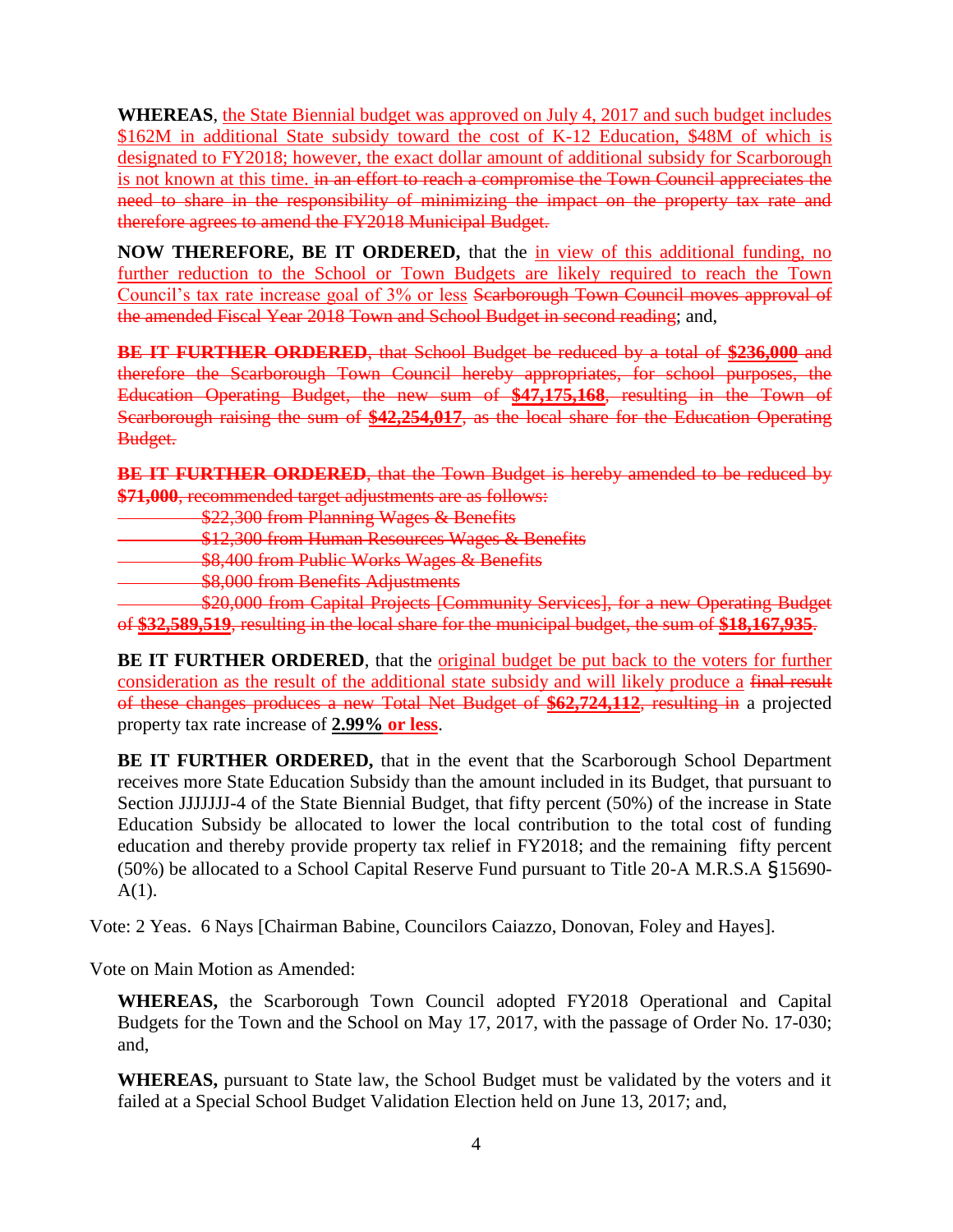**WHEREAS,** the Town Council must resubmit an adjusted School Budget to the Voters for validation no less than ten (10) days and no more than forty-five (45) days from June 13, 2017, with the next School Budget Validation Referendum Election date consistent with any approval of Order 17-064; and,

**WHEREAS**, in an effort to reach a compromise the Town Council appreciates the need to share in the responsibility of minimizing the impact on the property tax rate and therefore agrees to amend the FY2018 Municipal Budget.

**NOW THEREFORE, BE IT ORDERED,** that the Scarborough Town Council moves approval of the amended Fiscal Year 2018 Town and School Budget in second reading; and,

**BE IT FURTHER ORDERED**, that School Budget be reduced by a total of **\$236,000** and therefore the Scarborough Town Council hereby appropriates, for school purposes, the Education Operating Budget, the new sum of **\$47,175,168**, resulting in the Town of Scarborough raising the sum of **\$42,254,017**, as the local share for the Education Operating Budget.

**BE IT FURTHER ORDERED**, that the Town Budget is hereby amended to be reduced by **\$71,000**, recommended target adjustments are as follows:

> \$22,300 from Planning Wages & Benefits \$12,300 from Human Resources Wages & Benefits \$8,400 from Public Works Wages & Benefits \$8,000 from Benefits Adjustments \$20,000 from Capital Projects [Community Services]; and,

**BE IT FURTHER ORDERED,** that \$6,000 be reinstated for additional weekly beach cleaning at Pine Point and to offset these expenses with \$6,000 in additional revenue from the "Investment Income" account, for a new Operating Budget of **\$32,589,519**, resulting in the local share for the municipal budget, the sum of **\$18,167,935**.

**BE IT FURTHER ORDERED**, that the final result of these changes produces a new Total Net Budget of **\$62,724,112**, resulting in a projected property tax rate increase of **2.99%**.

**BE IT FURTHER ORDERED,** that in the event that the Scarborough School Department receives more State Education Subsidy than the amount included in its Budget, that pursuant to Section JJJJJJJ-4 of the State Biennial Budget, that fifty percent (50%) of the increase in State Education Subsidy be allocated to lower the local contribution to the total cost of funding education and thereby provide property tax relief in FY2018; and the remaining fifty percent (50%) be allocated to a School Capital Reserve Fund pursuant to Title 20-A M.R.S.A §15690-  $A(1)$ .

Roll Call Vote:

Councilor Caiazzo - Yea Councilor Hayes - Yea Councilor St. Clair - Yea Councilor Foley - Yea Councilor Rowan - Nay Councilor Donovan - Yea Chairman Babine - Yea